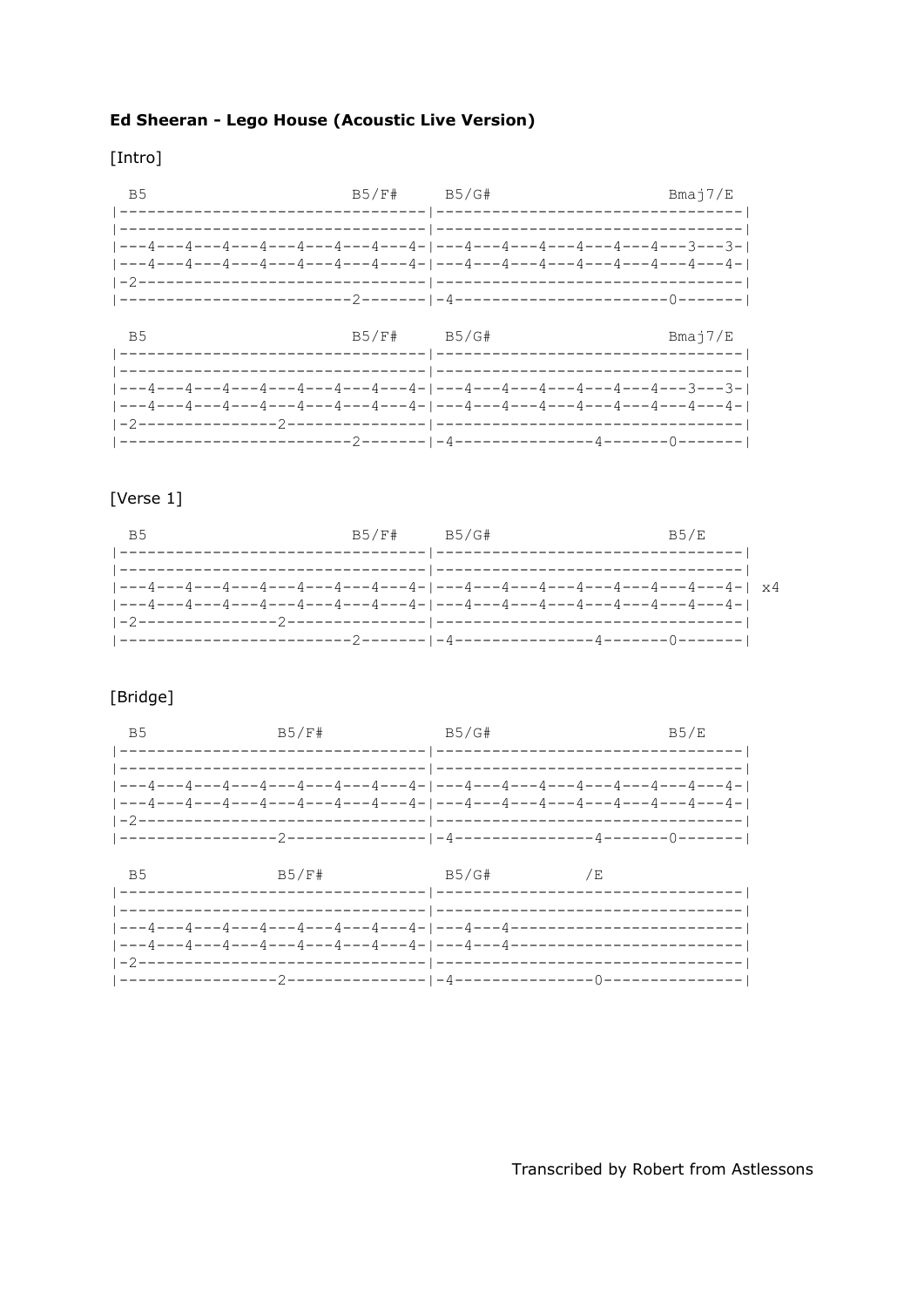| B5/C# B5/G#<br><b>B5</b>                                                     |                  |                                   |
|------------------------------------------------------------------------------|------------------|-----------------------------------|
| ---4---4---4---4---4---4---4---4---4---4---4---4---4---4---4---4---4---4-    |                  |                                   |
|                                                                              |                  |                                   |
| B5/F#                                                                        | B5/G# B5/E B5/F# |                                   |
| ___4___4___4___4___4___4___4___4___4___4_ ___4___4___4___4___4___4___4___4__ |                  | --------------------------------- |

| - B5 | B5/C# B5/G# |                                                                                 |
|------|-------------|---------------------------------------------------------------------------------|
|      |             |                                                                                 |
|      |             |                                                                                 |
|      |             | ---4---4---4---4---4---4---4---4- ---4---4---4---4---4---4---4---4---4---4---4- |
|      |             |                                                                                 |

| B5/F# | B5/G# B5/E | B5/F# |
|-------|------------|-------|
|       |            |       |
|       |            |       |
|       |            |       |
|       |            |       |
|       |            |       |

# [Interlude]

|                                                                         | B5/F# B5/G# | Bmaj7/E B5/ |
|-------------------------------------------------------------------------|-------------|-------------|
|                                                                         |             |             |
|                                                                         |             |             |
| -------4---4---4---4---4---4---4---4- ---4---4---4---4---4---4---3---4- |             |             |
|                                                                         |             |             |
|                                                                         |             |             |
|                                                                         |             |             |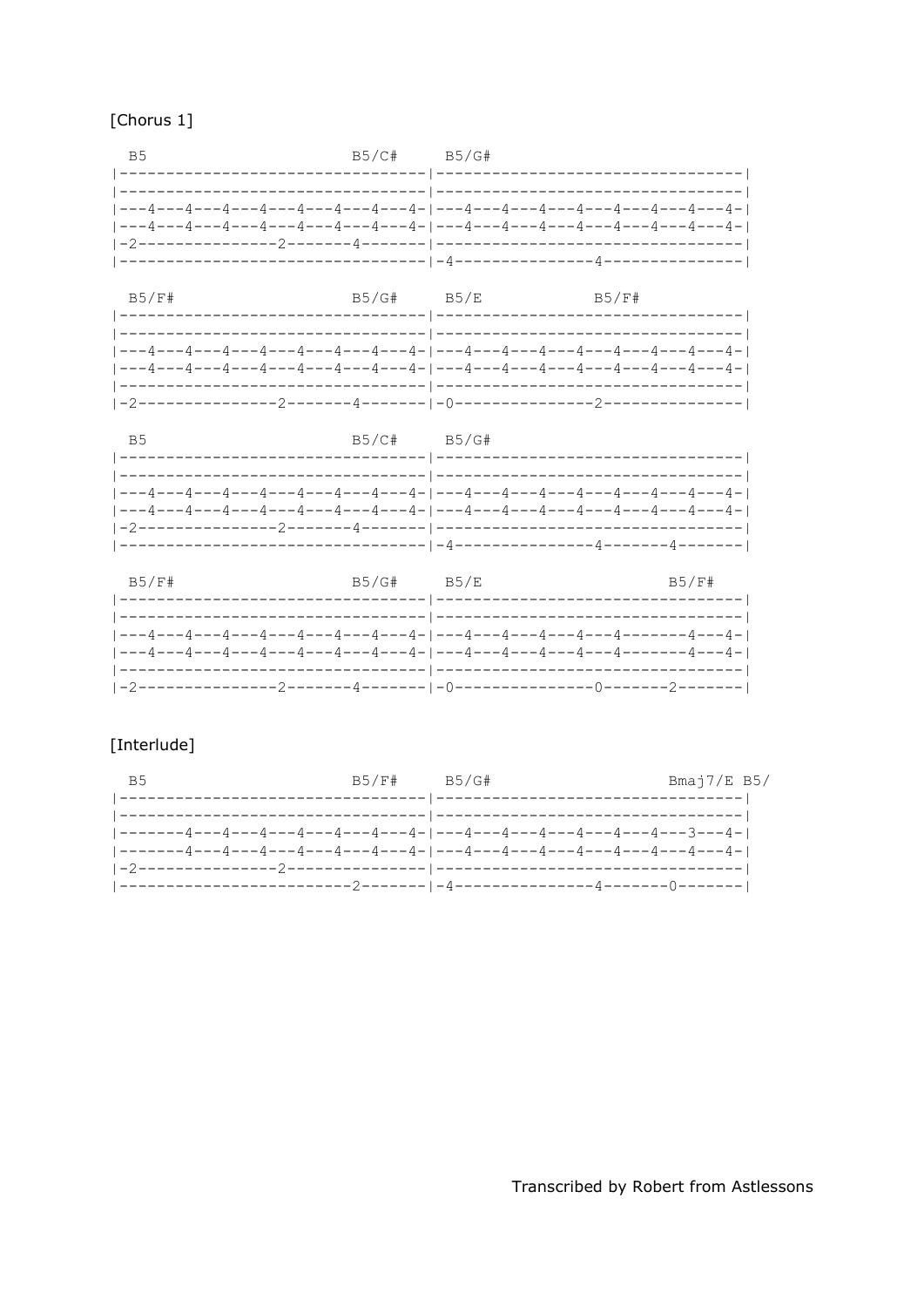| l Verse |  |
|---------|--|
|         |  |

| B5 B5/F# B5/G# B5/G B5/E |  |                |  |
|--------------------------|--|----------------|--|
|                          |  |                |  |
|                          |  |                |  |
|                          |  |                |  |
|                          |  |                |  |
|                          |  |                |  |
| B <sub>5</sub>           |  | B5/F# B5/G# /E |  |

| <b>B5</b> | B5/F# B5/G# | B5/F# |
|-----------|-------------|-------|
|           |             |       |
|           |             |       |
|           |             |       |

| B5 | B5/F#   B5/G#       /E |  |  |
|----|------------------------|--|--|
|    |                        |  |  |
|    |                        |  |  |
|    |                        |  |  |
|    |                        |  |  |
|    |                        |  |  |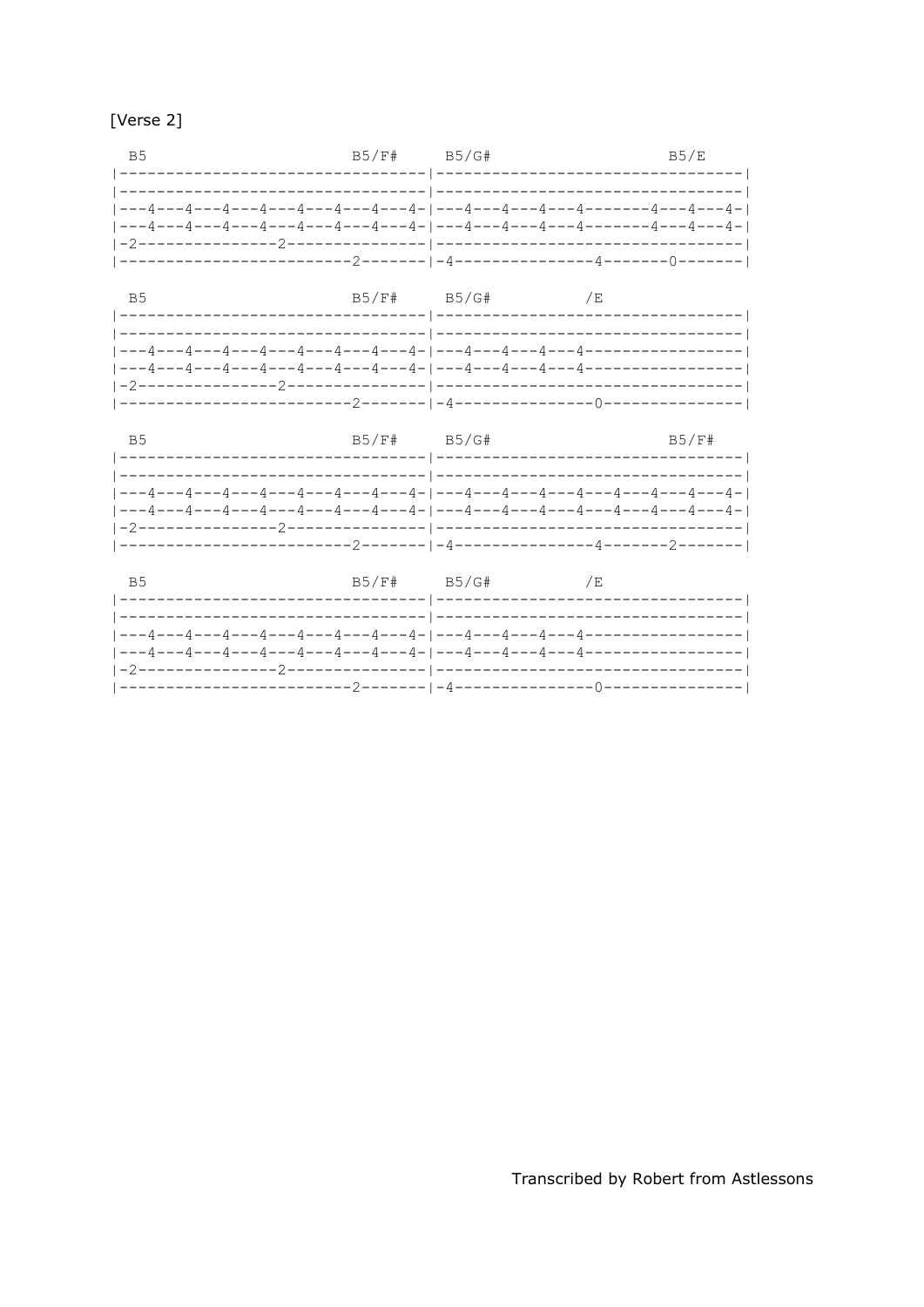|  | [Chorus 2] |  |
|--|------------|--|
|--|------------|--|

| $B5/C$ # $B5/G$ #<br><b>B5</b>                                            |  | B <sub>5</sub> |
|---------------------------------------------------------------------------|--|----------------|
|                                                                           |  |                |
|                                                                           |  |                |
| ---4---4---4---4---4---4---4---4- ---4- ---4---4---4---4---4---4---4---4- |  |                |
|                                                                           |  |                |
|                                                                           |  |                |

| B5/F#                                                                                       | B5/G# B5/E | B5/F# |
|---------------------------------------------------------------------------------------------|------------|-------|
|                                                                                             |            |       |
|                                                                                             |            |       |
| ---4 ---4 ---4 ----4 -------4 ----4 ---4 -  ---4 ---4 ---4 ---4 ---4 ----4 ---4 ---4 ---4 - |            |       |
| ---4 ---4 ---4 ----4 -------4 ----4 ---4 -  ---4 ---4 ---4 ----4 ----4 ---4 ---4 ---4 -     |            |       |
|                                                                                             |            |       |
|                                                                                             |            |       |

| - B5 | B5/C# B5/G# | <b>B5</b> |
|------|-------------|-----------|
|      |             |           |
|      |             |           |
|      |             |           |
|      |             |           |

| B5/F# | $B5/G#$ $B5/E$ | B5/F# |
|-------|----------------|-------|
|       |                |       |
|       |                |       |
|       |                |       |
|       |                |       |
|       |                |       |

#### [Stick - first half]

| $B5/G#$ $B5/F#$ $B5/E$ |                                                            |  |
|------------------------|------------------------------------------------------------|--|
|                        |                                                            |  |
|                        |                                                            |  |
|                        |                                                            |  |
|                        |                                                            |  |
|                        | $ -4--------4---2---2--------- -0-----0-----0-----0-----0$ |  |

| B5/F# | B5/E B5/F# |  |
|-------|------------|--|
|       |            |  |
|       |            |  |
|       |            |  |
|       |            |  |
|       |            |  |